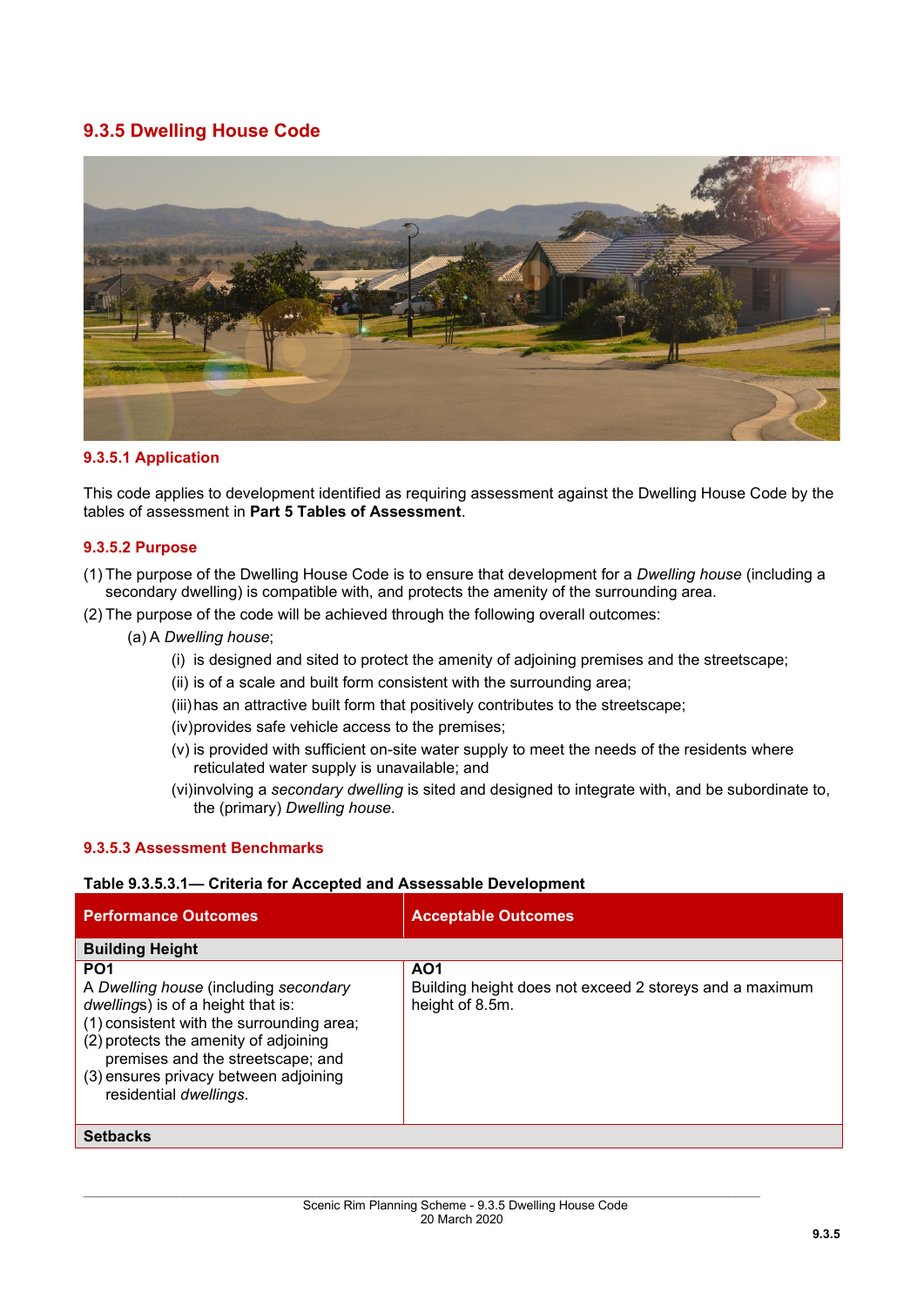| <b>Performance Outcomes</b>                                                                                                                                                                                                                                    | <b>Acceptable Outcomes</b>                                                                                                                                                  |                                                                                                                                 |                                                                                             |
|----------------------------------------------------------------------------------------------------------------------------------------------------------------------------------------------------------------------------------------------------------------|-----------------------------------------------------------------------------------------------------------------------------------------------------------------------------|---------------------------------------------------------------------------------------------------------------------------------|---------------------------------------------------------------------------------------------|
| PO <sub>2</sub><br>Setbacks:<br>(1) assist in the protection of the amenity of<br>adjacent premises;<br>(2) allow for access around the building;<br>(3) positively contribute to the amenity of the<br>streetscape; and<br>(4) allow for on-site car parking. | <b>AO2</b>                                                                                                                                                                  |                                                                                                                                 |                                                                                             |
|                                                                                                                                                                                                                                                                | Setbacks comply with the following Table:<br>Zone                                                                                                                           | <b>Street Frontage</b><br><b>Minimum Distances Measured in</b><br>Metres (m)                                                    |                                                                                             |
|                                                                                                                                                                                                                                                                | Low Density<br><b>Residential Zone</b><br>Low-medium Density<br><b>Residential Zone</b><br><b>Minor Tourism Zone</b><br>Township Zone<br><b>Limited Development</b><br>Zone | 6m                                                                                                                              |                                                                                             |
|                                                                                                                                                                                                                                                                | <b>Rural Residential Zone</b><br><b>Rural Zone</b>                                                                                                                          | 10 <sub>m</sub><br>Secondary frontage of corner lot                                                                             |                                                                                             |
|                                                                                                                                                                                                                                                                | Zone                                                                                                                                                                        |                                                                                                                                 |                                                                                             |
|                                                                                                                                                                                                                                                                | Low Density<br><b>Residential Zone</b><br>Low-medium Density<br><b>Residential Zone</b><br>Minor Tourism Zone<br>Township Zone<br><b>Limited Development</b><br>Zone        | 3m                                                                                                                              |                                                                                             |
|                                                                                                                                                                                                                                                                | <b>Rural Residential Zone</b><br><b>Rural Zone</b>                                                                                                                          | 10 <sub>m</sub>                                                                                                                 |                                                                                             |
|                                                                                                                                                                                                                                                                | Zone                                                                                                                                                                        | <b>Side and Rear Boundary</b><br><b>Minimum Distances Measured in</b><br>Metres (m)<br><b>Building Height</b><br><b>Setback</b> |                                                                                             |
|                                                                                                                                                                                                                                                                | Low Density<br><b>Residential Zone</b><br>Low-medium Density<br><b>Residential Zone</b><br>Minor Tourism Zone<br>Township Zone                                              | Up to 4.5m                                                                                                                      | 1.5m                                                                                        |
|                                                                                                                                                                                                                                                                |                                                                                                                                                                             | For that part<br>between 4.5m -<br>7.5m                                                                                         | 2m                                                                                          |
|                                                                                                                                                                                                                                                                |                                                                                                                                                                             | For that part<br>exceeding 7.5m                                                                                                 | 2m plus an extra<br>0.5m is added for<br>every 3m in height<br>or part thereof<br>over 7.5m |
|                                                                                                                                                                                                                                                                | <b>Limited Development</b><br>Zone<br><b>Rural Residential Zone</b>                                                                                                         | Up to 4.5m                                                                                                                      | 3m                                                                                          |
|                                                                                                                                                                                                                                                                |                                                                                                                                                                             | For that part<br>between 4.5m -<br>7.5m                                                                                         | 5m                                                                                          |
|                                                                                                                                                                                                                                                                |                                                                                                                                                                             | For that part<br>exceeding 7.5m                                                                                                 | 5m plus an extra<br>0.5m is added for<br>every 3m in height<br>or part thereof<br>over 7.5m |
|                                                                                                                                                                                                                                                                | <b>Rural Zone</b>                                                                                                                                                           | N/A                                                                                                                             | 6                                                                                           |
|                                                                                                                                                                                                                                                                |                                                                                                                                                                             |                                                                                                                                 |                                                                                             |
| <b>Access and Parking</b>                                                                                                                                                                                                                                      |                                                                                                                                                                             |                                                                                                                                 |                                                                                             |
| PO <sub>3</sub><br>A Dwelling house allows for safe and<br>convenient vehicular access to the site and<br>provides for on-site car parking.                                                                                                                    | AO3.1<br>A Dwelling house obtains access from a constructed road.                                                                                                           |                                                                                                                                 |                                                                                             |
|                                                                                                                                                                                                                                                                | AO3.2<br>A minimum of 1 covered car parking space is provided on-                                                                                                           |                                                                                                                                 |                                                                                             |
|                                                                                                                                                                                                                                                                |                                                                                                                                                                             |                                                                                                                                 |                                                                                             |